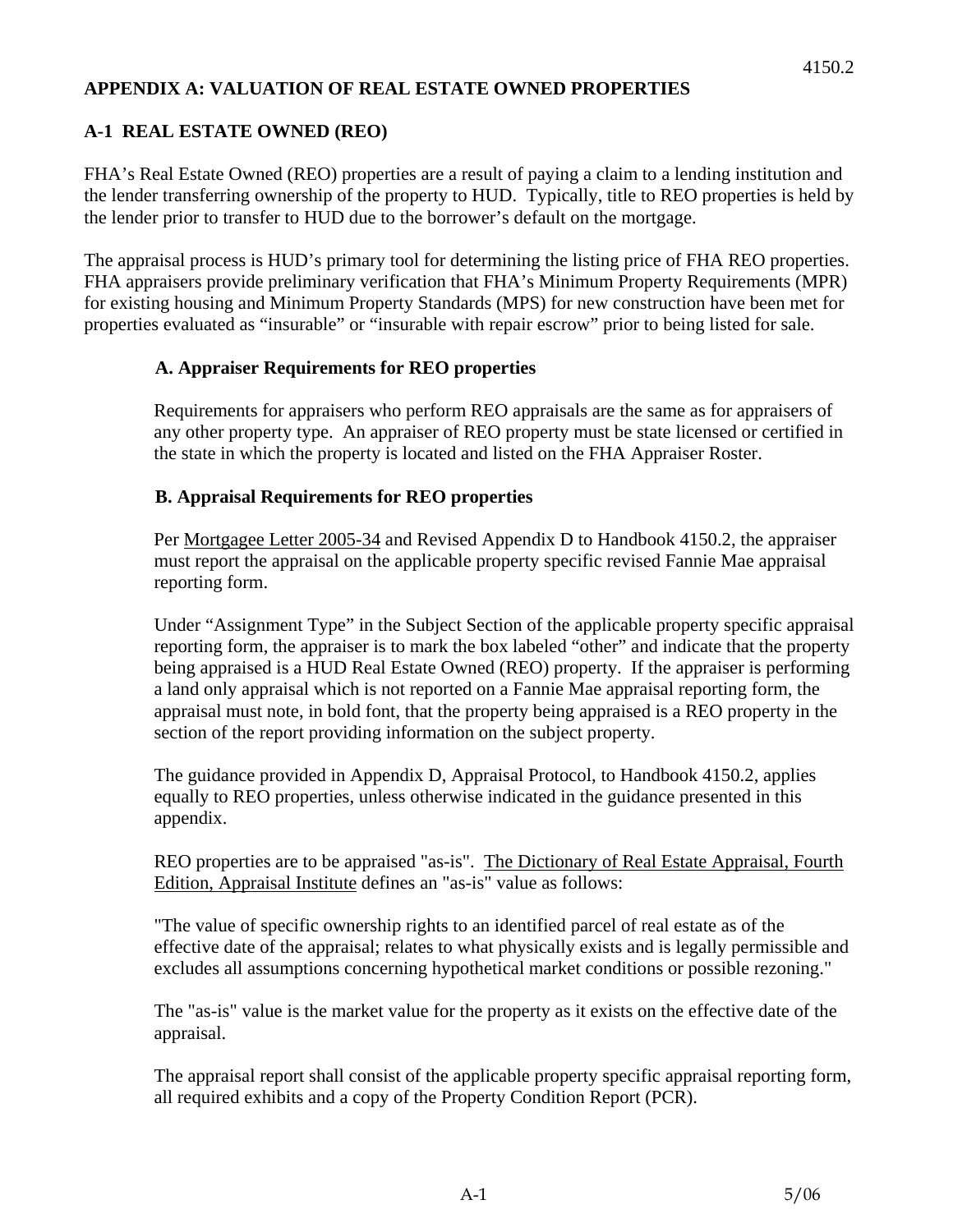M&M contractors are required to complete a PCR prior to ordering an appraisal of a REO property. The PCR contains information specific to the condition and functionality of the property. Prior to performing a site visit of a REO property, the appraiser must be provided a copy of the PCR by the M&M contractor.

4150.2

The appraiser must coordinate a specific time for a full site inspection of the property with the property manager. Generally, a REO property is secured with the utilities de-activated. The appraiser should request that the M&M contractor make sure the utilities, including the mechanical systems, are activated at the time the appraiser makes the property inspection. If an appraisal is completed without the utilities turned on and/or the mechanical systems functioning, the appraiser must note this in the appraisal report and must rely upon the information provided by the M&M contractor in its Property Condition Report (PCR); reference the PCR in the applicable sections of the appraisal report (condition of property or physical deficiencies) as well as append a copy of the PCR to the appraisal report.

There will be occasions when the appraisal of a REO property may involve extraordinary conditions which dictate additional research, documentation and due diligence on the part of the appraiser. For example, a single family property that features a second unit which is an illegal use due to non-compliance with the local zoning code/regulations, the appraiser must provide an estimate of the costs necessary to bring the property into compliance. The appraiser should provide documentation for such conclusions, such as a copy of the pertinent portion of the zoning code and a summary of any discussions with local authorities. When appraising a REO property that is impacted by complex or extraordinary circumstances, the appraiser must contact the M&M Contractor for guidance and clarification before completing the appraisal. The M&M Contractor may, in turn and in cases of problematic appraisals, seek additional guidance from the Homeownership Center that has jurisdiction over the locality where the property is located.Any discrepancies between the information contained in the PCR and what the appraiser observed during the inspection of the property must be noted and highlighted in the appraisal report.

A land appraisal may be warranted when the improvements are in such deteriorated condition as to provide no contributory value to the property or when condemnation proceedings by the local authority have acquired the improvements in part or in their entirety. In such cases, when the supporting land represents the value of the property, the appraiser must report the appraisal on a form or in a narrative format that must address, at minimum, the following:

- Detailed information similar in scope to the Subject section of Fannie Mae Form 1004 March 2005 (Uniform Residential Appraisal Report) including, but not limited to, property address, legal description, owner of record, occupancy, assessment/tax information, and property rights appraised.
- Detailed information similar in scope to the Site section of Fannie Mae Form 1004 March 2005 (Uniform Residential Appraisal Report) including, but not limited to, size, zoning, highest and best use, shape, topography, drainage, utility availability, and location in a FEMA designated Special Flood Hazard Area.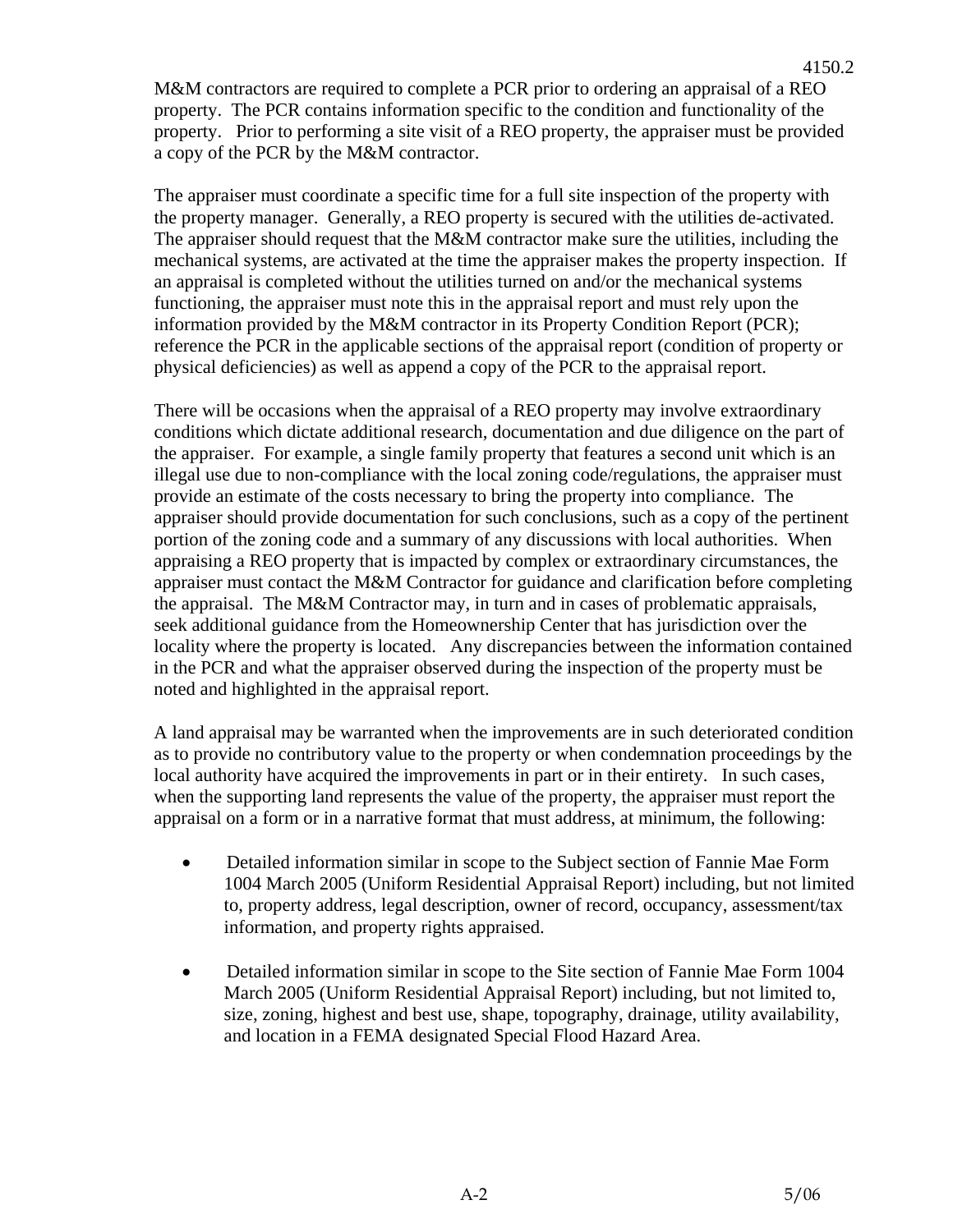• A sales grid similar in scope to that presented in the Sales Comparison Approach section of Fannie Mae Form 1004 March 2005 (Uniform Residential Appraisal Report) including, but not limited to, detailed information on three comparable sales, attributes, number of comparable unimproved sale properties and offered/listed for sale properties.

Form FW 68, Land Appraisal Report, is an acceptable reporting format.

The appraiser must adjust the sales of comparable, unimproved building lots/sites for differences in location, size, zoning, utility connection and/or availability, site improvement and any other pertinent factors. Any costs incurred in razing the existing improvements and/or clean up should be extracted from the value of the supporting land to arrive at a final conclusion of value.

## **C. Scope**

The appraiser must develop and report the appraisal in accordance with the scope of work requirements established by USPAP and HUD/FHA.

## **D. Contractual Responsibility of Appraisers**

The appraiser is hired by the M&M contractor and, therefore, has a contractual responsibility to the M&M contractor. Additionally, as with any appraisal performed for a HUD/FHA program, the appraiser has an obligation to perform appraisal services commensurate the standards and requirements of HUD/FHA.

# **E. Intended Use of Appraisal**

The intended use for an REO appraisal is to estimate the "as is" market value of the property in order to provide a basis for determining the listing price of the property for marketing purposes.

### **F. Intended User**

The intended user of a REO appraisal is the M&M contractor, the lender (under certain circumstances) and HUD/FHA.

### **G. Statement of Insurability**

The following definitions shall apply to the insurability of a REO property:

Insurable: Properties marketed as "insurable" are those that meet FHA's Minimum Property Requirements (MPR) for existing housing and Minimum Property Standards (MPS) for new construction at the time of the appraisal in their as-is condition without repairs being necessary.

Insurable With Repair Escrow: A property that requires no more than \$5,000 for repairs to meet FHA's MPR or MPS as estimated by the PCR and as reviewed and determined to be reasonable by the appraiser, is eligible to be marketed for sale in its as-is condition with FHA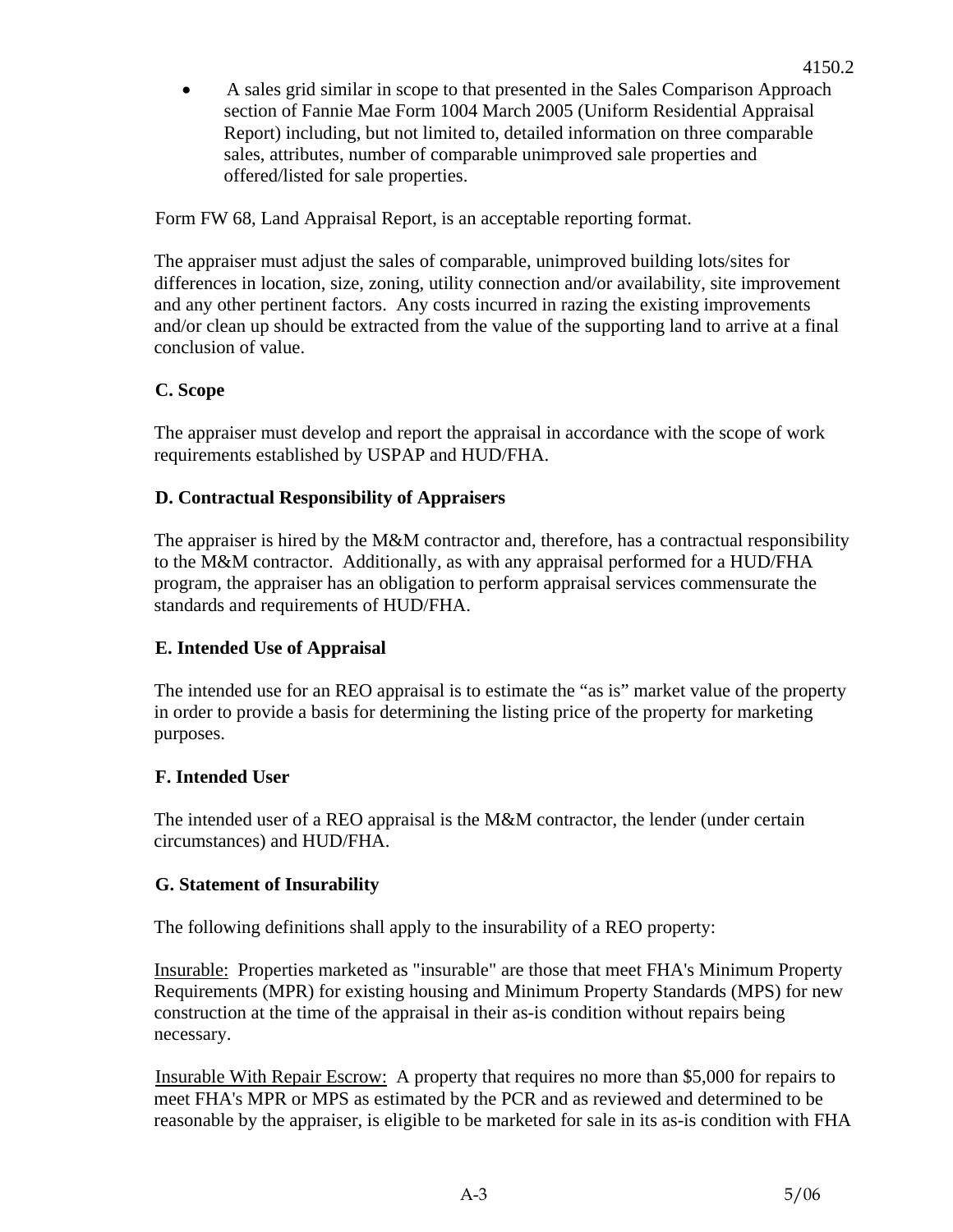mortgage insurance available, provided the purchaser(s) establishes a cash escrow to ensure the completion of the required repairs. Purchaser(s) are permitted to include in the mortgage an amount equal to 110% of the estimated cost of the repairs.

Uninsurable: Properties offered for sale "Uninsured" do not meet, in their as-is condition, FHA's MPR or MPS and the cost of repairs identified by the appraiser, to meet MPR or MPS, are estimated to exceed \$5,000. Uninsurable properties can qualify for FHA's Section 203(k) rehabilitation program and, depending upon the scope and extent of repairs needed, the Streamlined (k) Limited Repair Program.

A Statement of Insurability, in bold font, must be included in the Comment section of the appraisal report. This Statement of Insurability shall indicate if the property can be sold with FHA mortgage insurance (meets MPR if existing construction or meets MPS if new construction) either (1) in its "as-is" state without repairs or (2) in its "as-is" state with repairs costing \$5,000 or less with repair escrow or (3) uninsurable. In appraising REO properties, as with the performance of any FHA appraisal, a FHA Roster appraiser must denote any deficiency to the supporting site or improvements in the appraisal report. The appraiser is to note those repairs necessary, together with a cost to cure, to bring the property into compliance with either MPR or MPS.

The marketing categorization, "Insurable with conditions", introduced in Mortgagee Letter 2000-27 and defined under "HUD REO Marketing Approaches" is no longer available. All other instructions and requirements outlined in Mortgagee Letter 2000-27 remain unchanged except where updated by the guidance and requirements provided in Mortgagee Letters 2005- 34 and 2005-48.

# **H. Effective Date of Value**

The effective date of value is the date when the appraiser performs the site visit for the subject property. If another date is used as the effective date, the appraiser must specifically indicate:

- the alternative date (with detailed explanation of why)
- the date when the subject property was physically inspected

# **I. Additional Appraisal Requirements**

The appraiser must value the subject property from the information gathered and arrive at an estimated market value of the subject property based on the requirements detailed in the Appraisal Protocol, issued as an attachment to Mortgagee Letter 2005-48.

A building sketch is required, but a floor plan or room layout of the property is not required unless there is evidence of functional obsolescence. Representative interior photos are required in cases where there is significant interior repair (in excess of \$5,000 repair costs) required.

### **A-2 Sales Comparison Approach**

Typically, the Sales Comparison Approach is the most applicable approach to estimate the